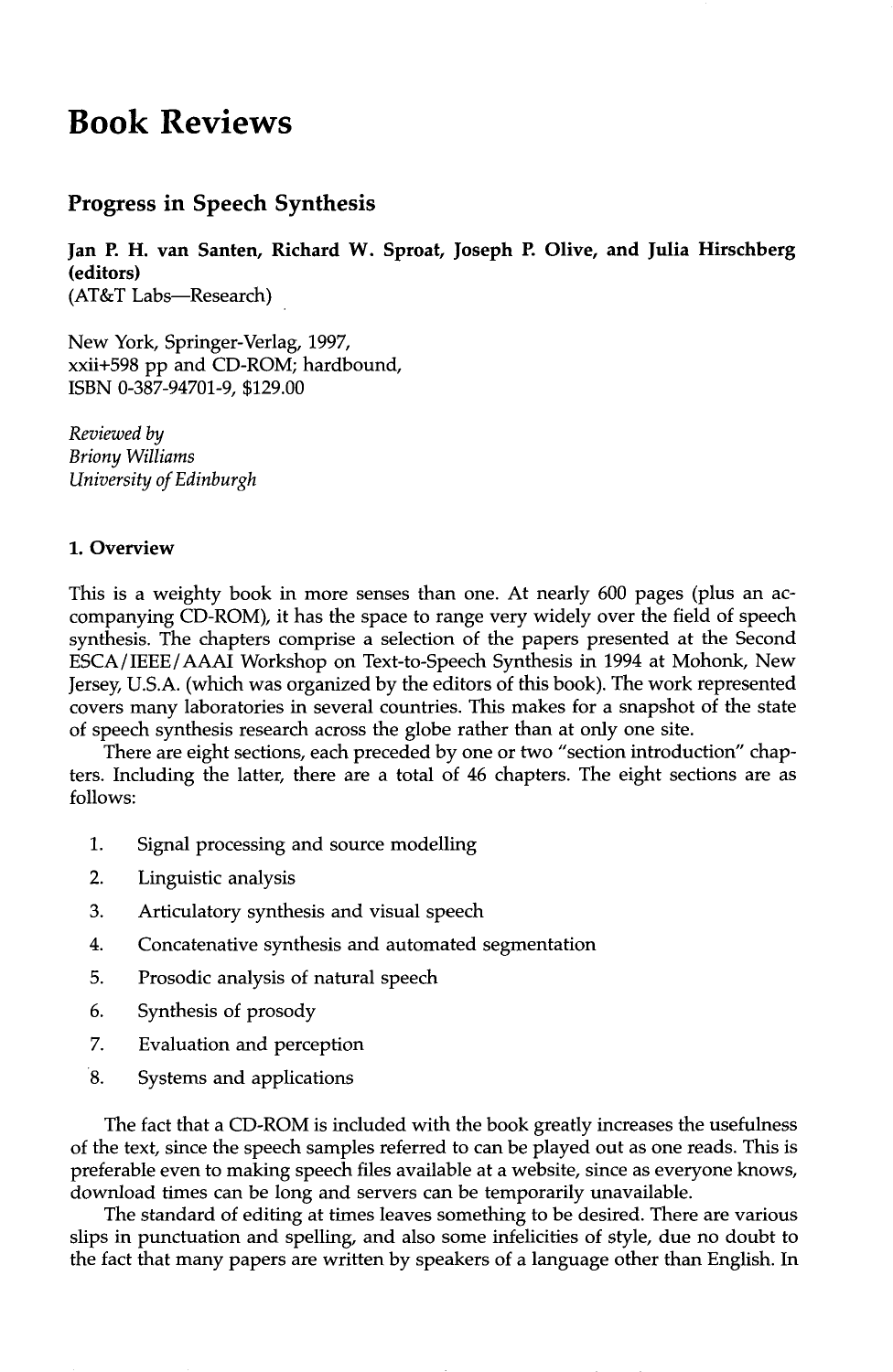such a large volume, a few slips may be expected, but the overall impression is that not enough attention has been paid to the details of spelling and style.

### **2. Detailed Comments**

The chapters reflect the fact that most research in speech synthesis is based on American English. However, many chapters describe aspects of systems developed for other languages or varieties, such as German, Japanese, French, Swedish, Italian, Mandarin, and British English. In addition, there is some discussion of modules or whole systems for language-independent use, such as the Bell Labs multilingual system architecture (Sproat and Olive), and data-oriented grapheme-to-phoneme conversion (Daelemans et al.). The inclusion of a range of languages is to be welcomed, not least because the use of new languages has the potential to introduce interesting new research problems to the field.

The growing subfield of prosody and its application to speech synthesis is rightly given a prominent place, with four section-introduction chapters (for two sections) and ten contributed chapters. In addition, the chapter entitled "Speech models and speech synthesis" by Mary Beckman (in the section "Articulatory synthesis and visual speech") provides a very lucid and thorough presentation of the symbiotic relationship between basic research in speech science and developments in speech synthesis research, with particular reference to F0 and temporal parameters. Many readers with a primary interest in prosody for speech synthesis might find this the best chapter to begin their reading with, presenting as it does the necessary overview within which individual chapters may be placed.

Concatenative synthesis receives much more attention than formant synthesis, reflecting the current direction of the field. The section on this theme ("Concatenated synthesis and automated segmentation") would provide a graduate student with an excellent insight into current research problems that are still far from solved. As the section introduction by Joseph Olive notes about the concatenative method: "So far, this has not produced a consensus, but rather a diversity of approaches." This comment could well apply to the book as a whole, which succeeds admirably in displaying the range of approaches on offer.

Occasional chapters are a little too skimpy and leave the reader unsatisfied. This is probably unavoidable in a book that seeks to cover the entire range of speech synthesis research in one volume. For example, the chapter "A structured way of looking at the performance of text-to-speech systems" (Pols and Jekosch) presents the method in brief outline, and might have benefited from more detail and from a description of an implementation of the method. Likewise, the chapter "A modular architecture for multilingual text-to-speech" (Sproat and Olive) provides little more than a quick tour through the structure of a working multilingual synthesis system. In the case of the latter, much fuller details are available elsewhere (in Sproat 1998) and its relatively parsimonious appearance here reflects the fact that the present volume aims to cover a wide spread of systems rather than concentrating on one alone.

#### **3. Summary**

The work reported covers many different laboratories, countries, and theoretical interests. For this reason, it is useful as a general introduction to the major research issues for a reader who has a little background in linguistics, computing, or signal processing. It therefore has a different readership from the more recent comparable book *Multilingual Text-to-Speech Synthesis: The Bell Labs Approach* (Sproat 1998). The **lat-**